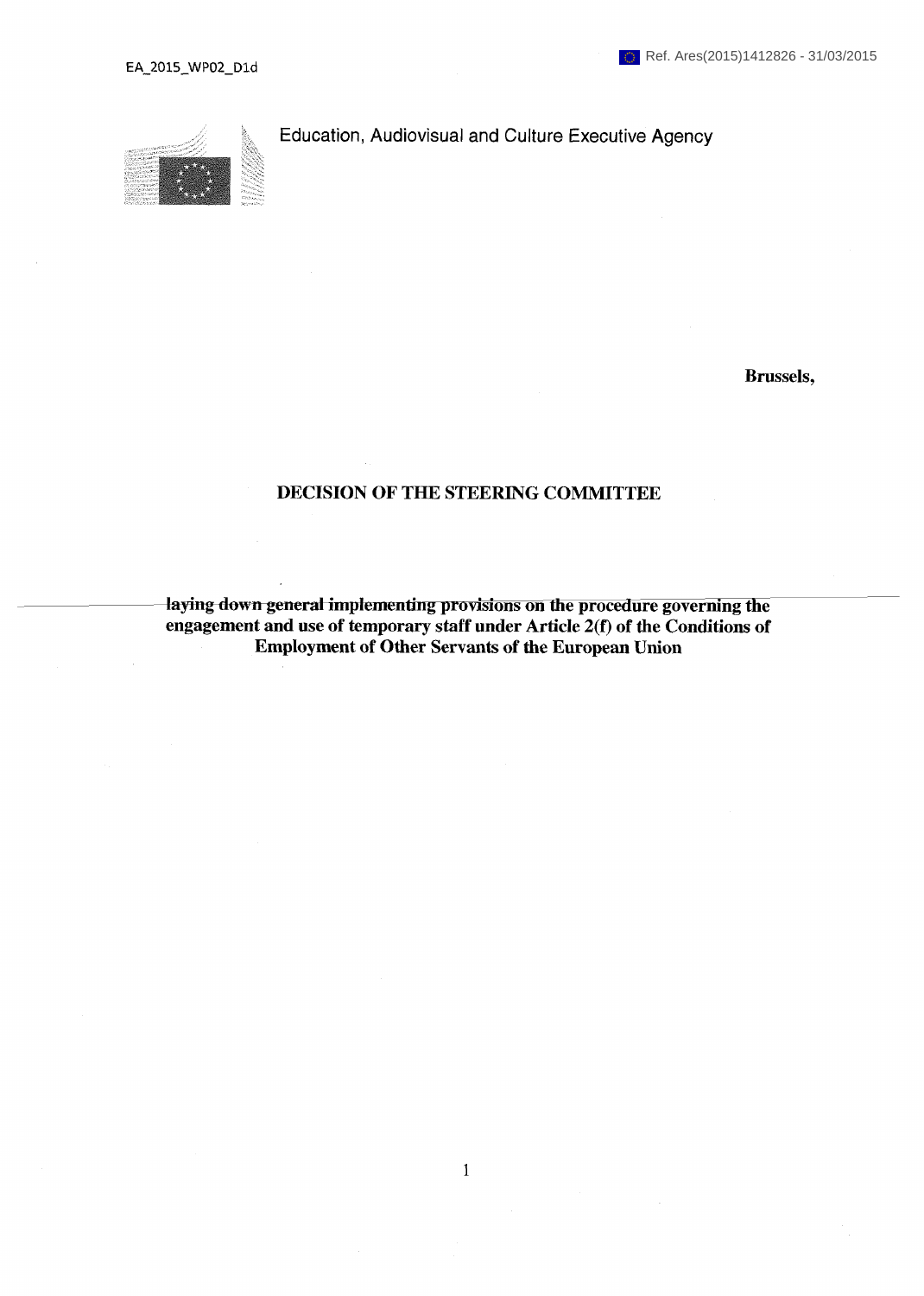#### **THE STEERING COMMITTEE OF**

### **THE EDUCATION, AUDIOVISUAL AND CULTURE EXECUTIVE AGENCY**

Having regard to the Treaty on the Functioning of the European Union,

Having regard to the Staff Regulations of Officials of the European Union ('Staff Regulations') and the Conditions of Employment of Other Servants of the European Union ('CEOS'), laid down by Council Regulation (EEC, Euratom, ECSC) No  $259/68^1$ , and in particular Articles 2(f) and 56 of the CEOS,

Having regard to Council Regulation (EC) No 58/2003 of 19 December 2002 laying down the statute for the executive agencies to be entrusted with certain tasks in the management of Community programmes,<sup>2</sup>

Having regard to Commission Implementing Decision 2013/776/EU of 18 December 2013 that repeals Commission Decision 2009/336/EC of 20 April 2009 which set up the Education, Audiovisual and Culture Executive Agency (EACEA),

Having regard to the Communication C(2014)6543 final of 26 September 2014 from Vice-President Šefčovič to the Commission on the guidelines on the implementation of Article 110(2) of the Staff Regulations with regard to the implementing rules applicable in the agencies, and in particular Point 2.B thereof,

Having regard to the agreement of the European Commission pursuant to Article 110(2) of the Staff Regulations C(2015) 1457 of 4/03/2015,

After consulting the Staff Committee,

Whereas:

- (1) Article 2 of the CEOS, as amended, has introduced in its paragraph (f) a new category of temporary staff which is exclusively engaged by the agencies of the Union.
- (2) Article 56 of the CEOS requires each agency to adopt, in accordance with Article 110(2) of the Staff Regulations, general provisions on the procedures governing the engagement and use of temporary staff referred to in Article 2(f) of the CEOS.
- (3) Taking into account the need to set out a consistent staff policy for temporary staff in Union agencies, it is necessary to lay down specific coherent rules for the engagement of such staff with a view to facilitating their mobility both within an agency and between agencies.
	- (4) For the sake of clarity and legal certainty, with respect to temporary staff under Article 2(f) of the CEOS, the EACEA Decision AE/2008/CD03/D-3-b final of 31 March 2008 on the procedure governing the engagement and use of temporary agents should no longer apply,

 $\mathbf 1$ OJ L 56, 4.3.1968, p. 1, as last amended by Regulation (EU, Euratom) No 1023/2013 of the European Parliament and of the Council of 22 October 2013, OJ L 287, 29.10.2013, p.15.

 $\overline{2}$ OJ L 11, 16.1.2003, p. 1.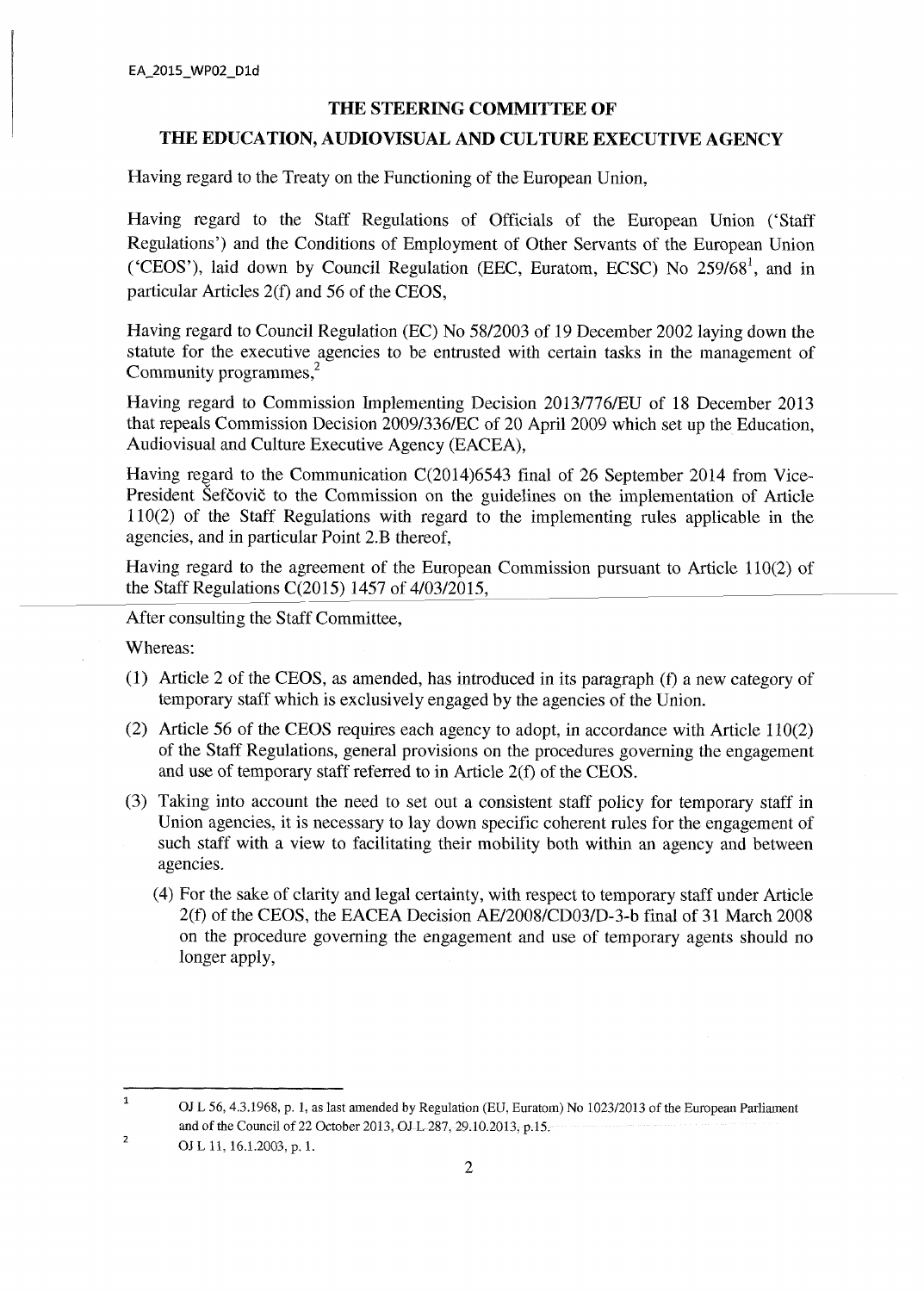### HAS DECIDED AS FOLLOWS:

## **Chapter I**

## **General provisions**

### *Article 1 - Scope*

This Decision shall apply to temporary staff engaged pursuant to Article 2(f) of the CEOS ('temporary staff 2(f)') by EACEA without prejudice to specific provisions concerning middle managers which are laid down in (a) separate Decision(s).

### *Article 2 - Options for filling a post*

- 1. A vacant post may be filled by internal mobility, by mobility between Union agencies or through engagement following an external selection procedure. The authority authorised to conclude contracts of employment ('AACC') may establish an order of priority between those options.
- 2. Without prejudice to Article 3, each time the AACC decides to fill a post, the post shall be published internally in the agency.

# **Chapter II**

# **Filling a post by means of internal mobility**

#### *Article 3 - Reassignment in the interest of the service*

- 1. The AACC may fill a post in the interest of the service by reassignment of a member of temporary staff 2(f) of the agency in accordance with Article 7 of the Staff Regulations, applicable by analogy to the temporary staff pursuant to Article 10(1) of the CEOS.
- 2. The reassigned member of staff is assigned to the new post by written decision of the AACC, without impact on the current contract of employment with the agency.

### *Article 4 — Internal publication of a post*

- 1. The AACC may also decide to fill a post following internal publication. The means of publication, whether by intranet, internal notice, or another means, shall ensure the transparency of the procedure.
- 2. The post shall be published at the range of grades within a function group (grade bracket) corresponding to the type of post<sup>3</sup> to be filled.
- 3. The internal publication shall specify *inter alia:* 
	- a) the function group, the type of post<sup>4</sup> and grade bracket;
	- b) the type of duties to be performed;

**<sup>3</sup>**  4 And where relevant post title and/or job type.

See footnote 4.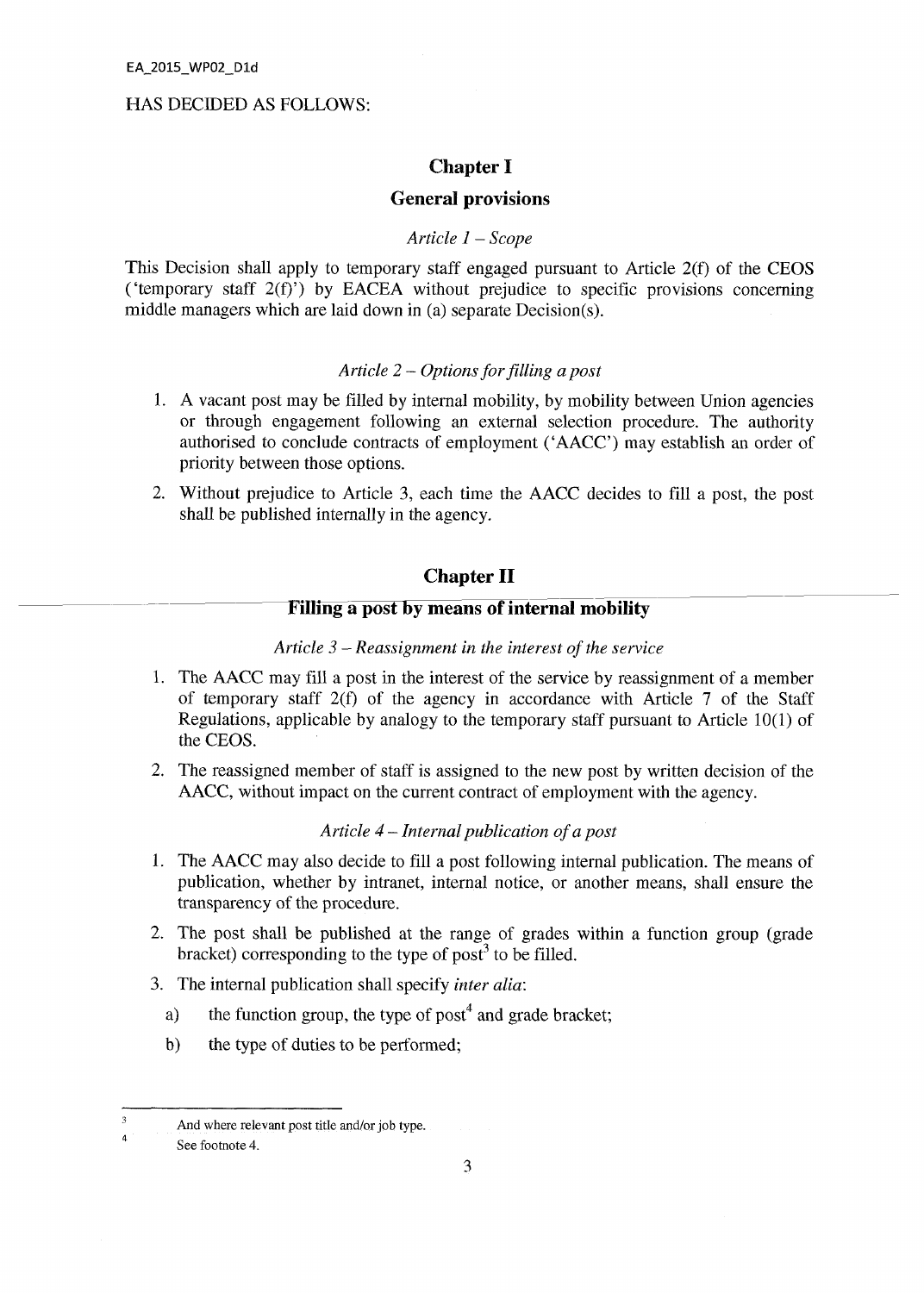- c) the general conditions and qualifications required for the post (including those referred to in Article 12(2) of the CEOS);
- d) the specific conditions required for the post;
- e) the closing date for applications.

## *Article 5 - Eligibility*

Internal mobility is reserved for temporary staff 2(f) who, on the closing date for applications and on the day of filling the post, are engaged within the agency in the function group and grade belonging to the grade bracket indicated in the internal publication.

## *Article 6 - Selection procedure in the case of internal publication*

1. The AACC shall issue an internal notice describing the process applicable to all internal selection procedures.

However, the AACC may decide to apply a selection procedure that better suits the interest of the service. Such decision shall be justified and registered in a central record by the AACC.

2. The selected member of temporary staff 2(f) shall be assigned to the new post by written decision of the AACC without impact on his/her current contract of employment with the agency.

## **Chapter III**

# **Filling a post by means of mobility between Union agencies**

#### *Article 7 - Interagency publication of a post*

- 1. The AACC may also decide to advertise a vacant post for temporary staff 2(f) by means of interagency publication, with a view to attracting temporary staff  $2(f)$  that are employed by all other agencies referred to in Article la(2) of the Staff Regulations. That publication may be done at the same time as or following the internal publication.
- 2. The interagency publication for the post shall be published at the same grade bracket as the internal publication. However, the upper grade of the bracket may be reduced to comply with constraints deriving from the agency's establishment plan.
- 3. Interagency publication shall specify *inter alia:* 
	- a) the nature of the selection (interagency selection);
	- b) the function group, the type of post<sup>5</sup> and grade bracket;
	- c) the type of duties to be performed;
	- d) the general conditions and qualifications required for the post (including those referred to in Article 12(2) of the CEOS);
	- e) the specific conditions required for the post;
	- f) the closing date for applications.

<sup>&</sup>lt;sup>5</sup> See footnote 4.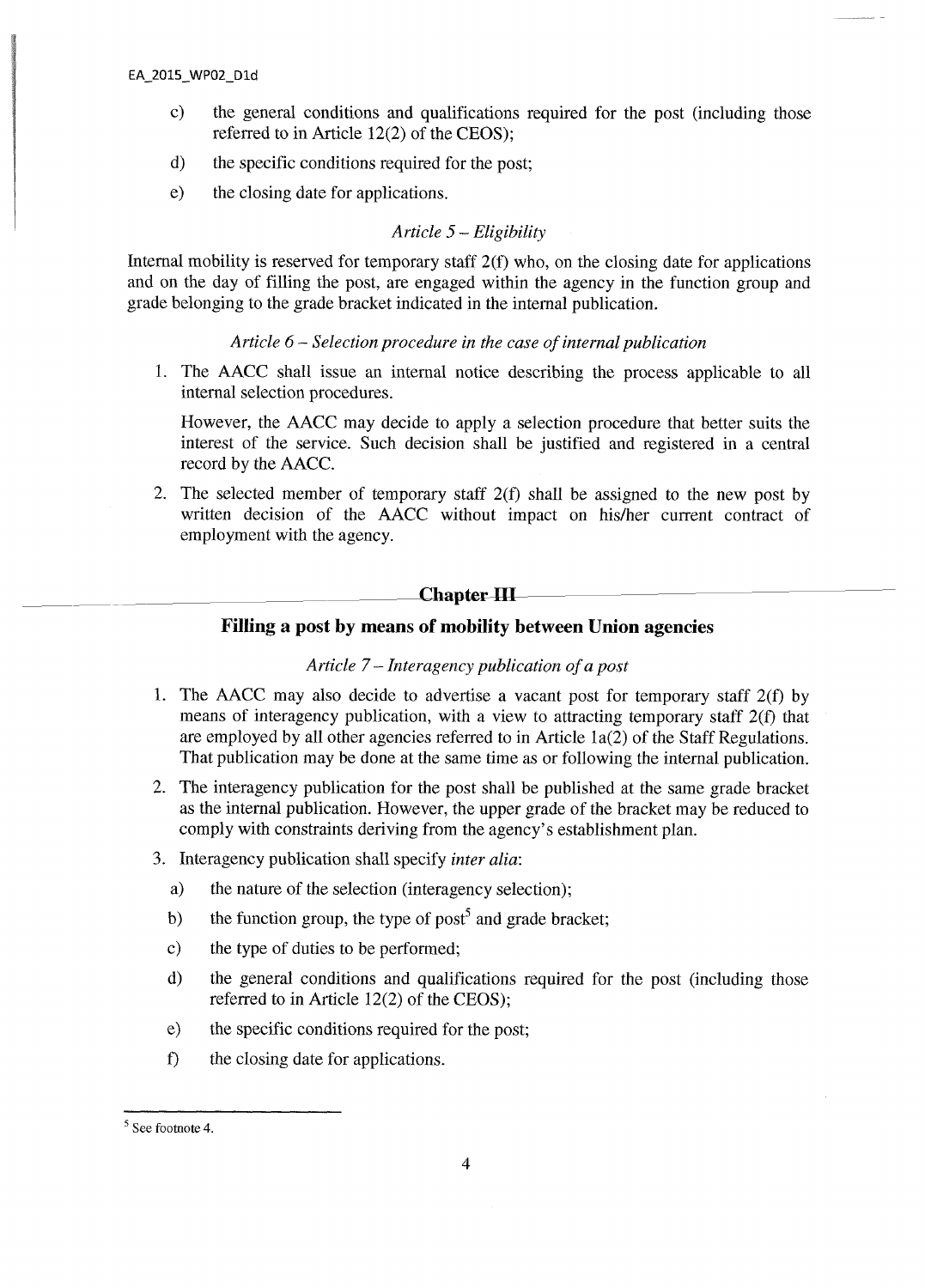The elements in points (a) to (f) shall be the same as the elements indicated in the internal publication, without prejudice, as far as the grade is concerned, to Article 7(2). The closing date for applications may be also adapted if interagency publication takes place after internal publication.

### *Article 8 - Selection procedure*

- 1. Article 6(1) shall apply *mutatis mutandis* to all interagency selection procedure.
- 2. The conclusion of contracts with staff in grades AD9 to AD12 pursuant to Article 55 of the CEOS in the framework of interagency mobility shall not be taken into account for calculating the total number of engagements in those grades referred to in the second paragraph of Article 53 of the CEOS.

## *Article 9 - Eligibility*

- 1. Mobility between agencies shall be reserved for temporary staff 2(f) who, on the closing date for applications and on the day of filling the vacant post, are employed within their agency in a grade and function group corresponding to the published grade bracket and function group.
- 2. In addition, members of temporary staff 2(f) referred to in paragraph 1 should, as a general rule,
	- a) have at least two years' service within their agency before moving and any decision derogating from that principle shall be taken jointly by the two agencies concerned, having regard to the interest of the service of both agencies;
	- b) have successfully completed the probationary period provided for in Article 14 of the CEOS, in the relevant function group. Where, in exceptional circumstances, the agency engages a member of temporary staff 2(f) who does not meet that condition<sup>6</sup>, such member shall serve a full probationary period with the new agency in accordance with Article 14 of the CEOS and the new contract is not considered as a renewal of contract but an *ex novo* contract.

## *Article 10 - Contract and transfer of the personal file*

- 1. The agency and the selected staff member shall conclude a contract of employment which ensures continuation of the person's employment and career in the category of temporary staff 2(f). That contract shall be concluded without interruption of the contract concluded with the agency of origin ('the preceding contract') and shall fulfil the following requirements, in particular:
	- a) the same grade and the same seniority in the grade as the preceding contract;
	- b) the same step and the same seniority in the step as the preceding contract.
- 2. As a general rule, the end dates of the contract concluded in accordance with paragraph 1 and of the preceding contract shall be the same. If the contract with the agency of origin was for an indefinite period, the member of temporary staff 2(f) shall also be engaged by the new agency for an indefinite period. In the event that the preceding contract comes to its natural end on the day of the move, the duration of the contract concluded in accordance with paragraph 1 shall be

<sup>6</sup> 

That is to say has not successfully completed the probationary period.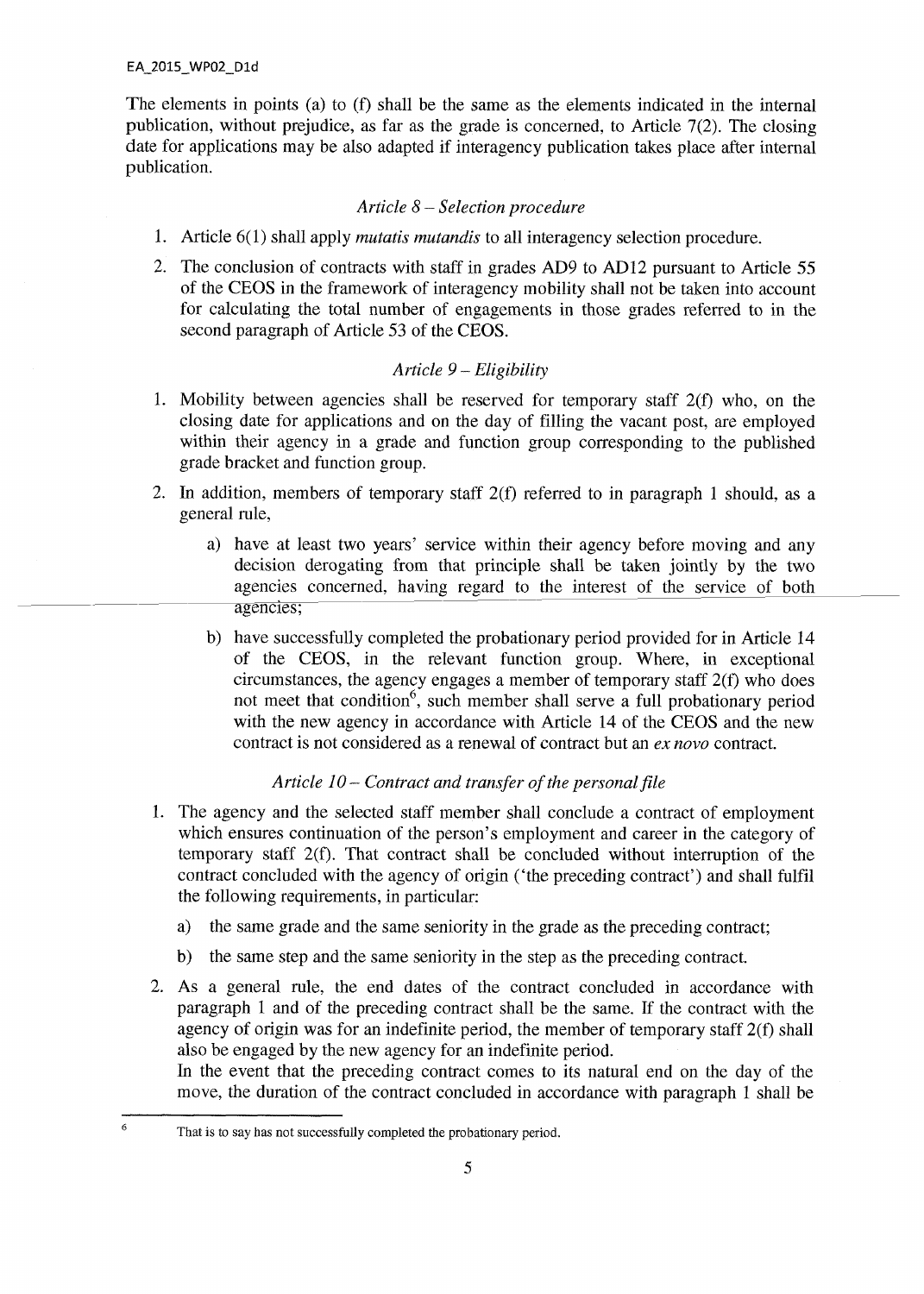the same as that the new agency would have set in case of a renewal of contract of one of its agents.

- 3. Without prejudice to Article 9(2)(b), the member of temporary staff 2(f) shall not serve a probationary period in the new agency.
- 4. The selected staff member shall take up duty in the new agency in principle three months after the job offer, unless it is otherwise agreed between the two agencies and the staff member concerned.
- 5. The agency of origin shall transfer the personal file to the new agency no later than 3 months after the date of the move.

# **Chapter IV**

### **Filling a post through engagement following external selection**

#### *Article 11 - General provisions*

1. The AACC may also decide to fill a post by engaging a successful candidate from an external selection procedure. To that end, the AACC may either select a candidate from an existing reserve list, in which case external publication of the vacant post is not required or may decide to organise an *ex novo* selection procedure, in which case the AACC shall launch an external publication procedure.

Before organising an *ex novo* selection procedure, the AACC shall examine the existing reserve list(s) in order to ascertaining the need for a new selection.

- 2. If the AACC decides to organise an *ex novo* selection procedure, external publication may take place at the same time as internal and, if relevant, interagency publication or at a later stage.
- 3. Any selection procedure shall be organised at one single grade.
- 4. The selection procedure shall be carried out in accordance with the Annex.

### *Article 12 - Engagement*

- 1. The AACC shall engage the member of temporary staff 2(f) by means of a contract concluded pursuant to Article 2(f) of the CEOS.
- 2. The contract referred to in paragraph 1 is always considered as the initial contract, even if the successful candidate from the external selection procedure is already a member of temporary staff 2(f) in the relevant function group or another function group. However, in the former case, the agency shall offer the person, in writing, the opportunity to be assigned to the post by means of mobility under the provisions of Article 6(2) or, subject to the establishment plan availabilities. Article 10 respectively, if the person prefers to ensure continuity of contracts.

### *Article 13 - Eligibility for external engagement*

- 1. A member of temporary staff 2(f) may be engaged only on condition that he or she:
	- a) fulfils the requirements referred to in Article 12(2) of the CEOS;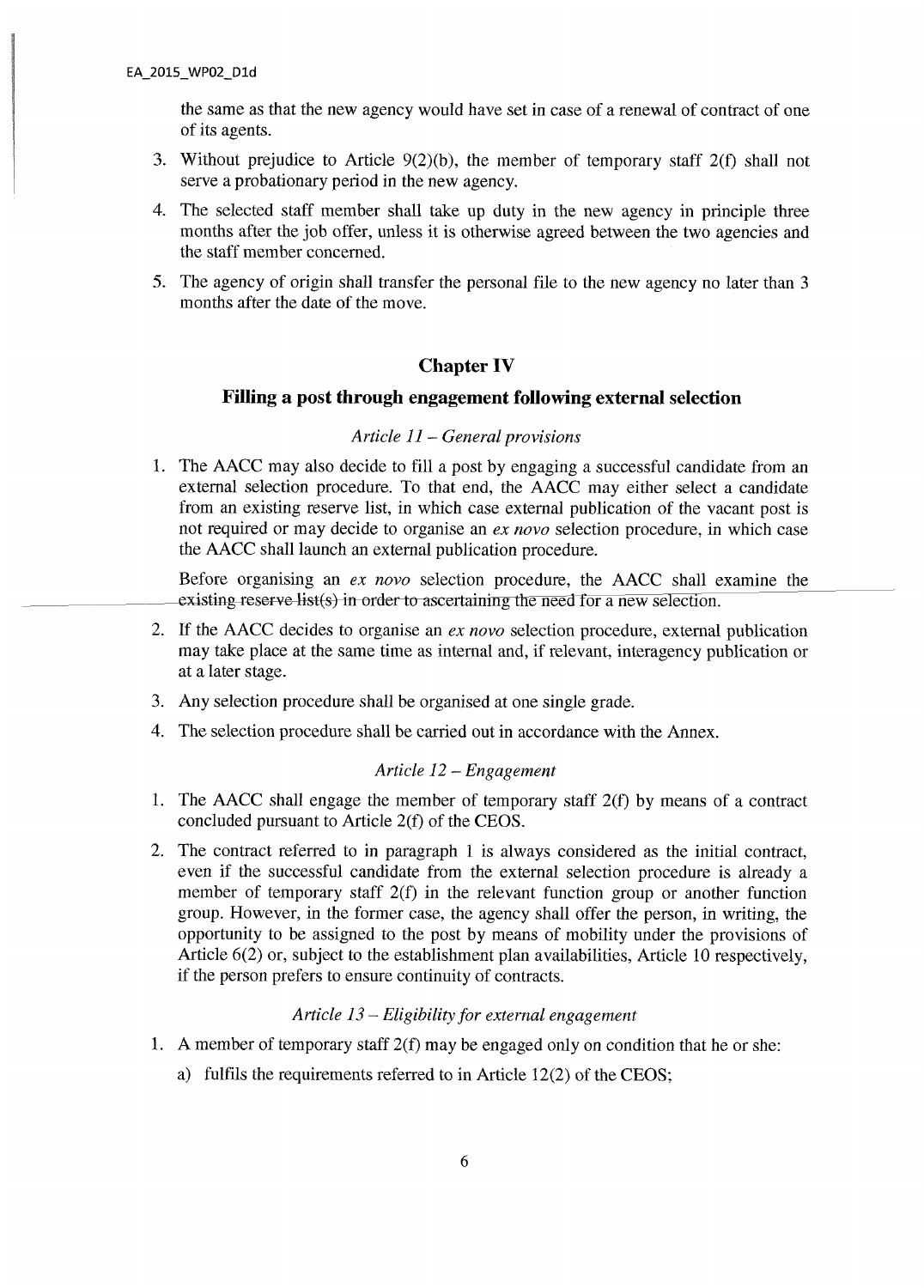- b) possesses the minimum qualifications required by Article 5(3) of the Staff Regulations<sup>7</sup>, applicable by analogy to the temporary staff pursuant to Article 10(1) of the CEOS;
- c) has been successful in a selection procedure set out in the Annex or, by way of derogation and where justified in the interests of the service, has passed a recruitment competition for officials organised by European Personnel Selection Office ('EPSO').
- 2. The grade of the selection<sup>8</sup> must belong to the grade bracket of the internal publication of the post to be filled. It must also comply with the agency's establishment plan.

## *Article 14- Grading*

The member of temporary staff 2(f) shall be engaged in the function group and at the grade indicated in the selection notice.<sup>9</sup>

#### *Article 15 - Probationary period*

The member of temporary staff 2(f) shall serve a probationary period in accordance with Article 14 of the CEOS.

## **Chapter У**

## **Common provisions concerning the application of Article 8(1) of the CEOS**

*Arlicle 16-Duration of contracts* 

- 1. General needs
	- a) As a general rule, without prejudice to the specific provisions provided for in the act(s) establishing the agency, temporary staff  $2(f)$  are engaged for an initial period of two years, renewable for a period of one year. Any further renewal shall be for an indefinite period.
	- b) Where justified in the interest of the service, the AACC may decide to conclude contracts of a different duration, including an initial contract for an indefinite period. Those exceptions shall be recorded in the central record referred to in Article 6(1).
- 2. Temporary and specific needs
	- a) In duly justified cases, the AACC may decide to conclude contracts with a limited perspective in time. Such contracts are justified in particular for projects of limited duration, for cases where the agency needs to avail itself of up-to date knowledge in a specific area (and accordingly, to renew staff) or for replacement of absences.

 $<sup>7</sup>$  For the purposes of this Article, only diplomas that have been awarded in EU Member States or that are the subject of</sup> equivalence certificates issued by the authorities in the said Member States shall be taken into consideration. In the latter case, the AACC reserves the right to request proof of such equi valence.

<sup>&</sup>lt;sup>8</sup> The grade the competition when the candidate is drawn from an EPSO reserve list for officials.

<sup>&</sup>lt;sup>9</sup> The grade of the competition when the candidate is drawn from an EPSO reserve list for officials.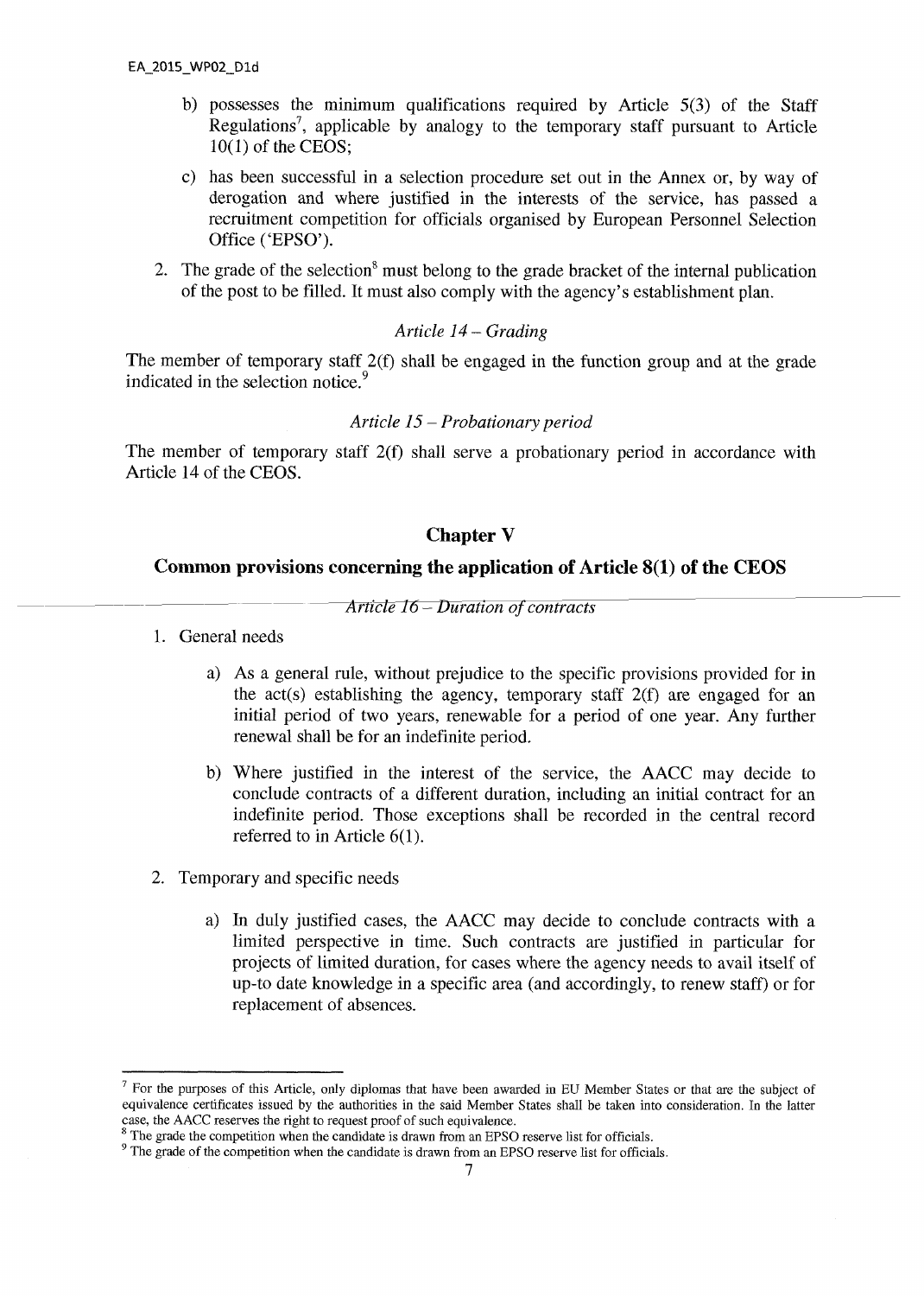In such cases, the AACC shall clearly inform the candidate, in the offer letter, contract, any potential renewal of contract and where relevant in the selection notice, that the contractual relationship with the agency has a limited perspective in time.

- b) Such contracts may be concluded for:
	- i. a fixed period: without prejudice to the specific provisions provided for in the act(s) establishing an agency, the initial contract shall be for a period of up to four years, renewable for a further period of up to four years subject to a total duration not exceeding six years, or
	- ii. a limited period, only in duly justified cases: the contract is concluded for the duration of a particular task and shall be recorded in the central record referred to in Article 6(1).

### *Article 17 - Succession of contracts in case of interagency mobility*

- 1. For the purposes of Article 8(1) of the CEOS the following principles shall apply:
	- a) without prejudice to Article 9(2)(b), all the contracts or renewals of contracts as temporary agent 2(f) are taken into account regardless of the agency granting the initial contract or the renewal;
	- b) a contract of employment concluded following interagency mobility shall not be considered as a renewal unless it ends at a later date than the previous contract, in which case it shall be treated as a renewal.

## **Chapter VI**

# **Transitional and final provisions**

#### *Article 18 - Final provisions*

- 1. The EACEA Decision AE/2008/CD03/D-3-b final of 31 March 2008 on the procedure governing the engagement and use of temporary agents is no longer applicable to temporary staff 2(f).
- 2. The general implementing provisions in this Decision shall take effect on the day following that of their adoption.

Done at Brussels, on

p. 0<br>For the Steering Committee<br>And LUCL For the Steering Committee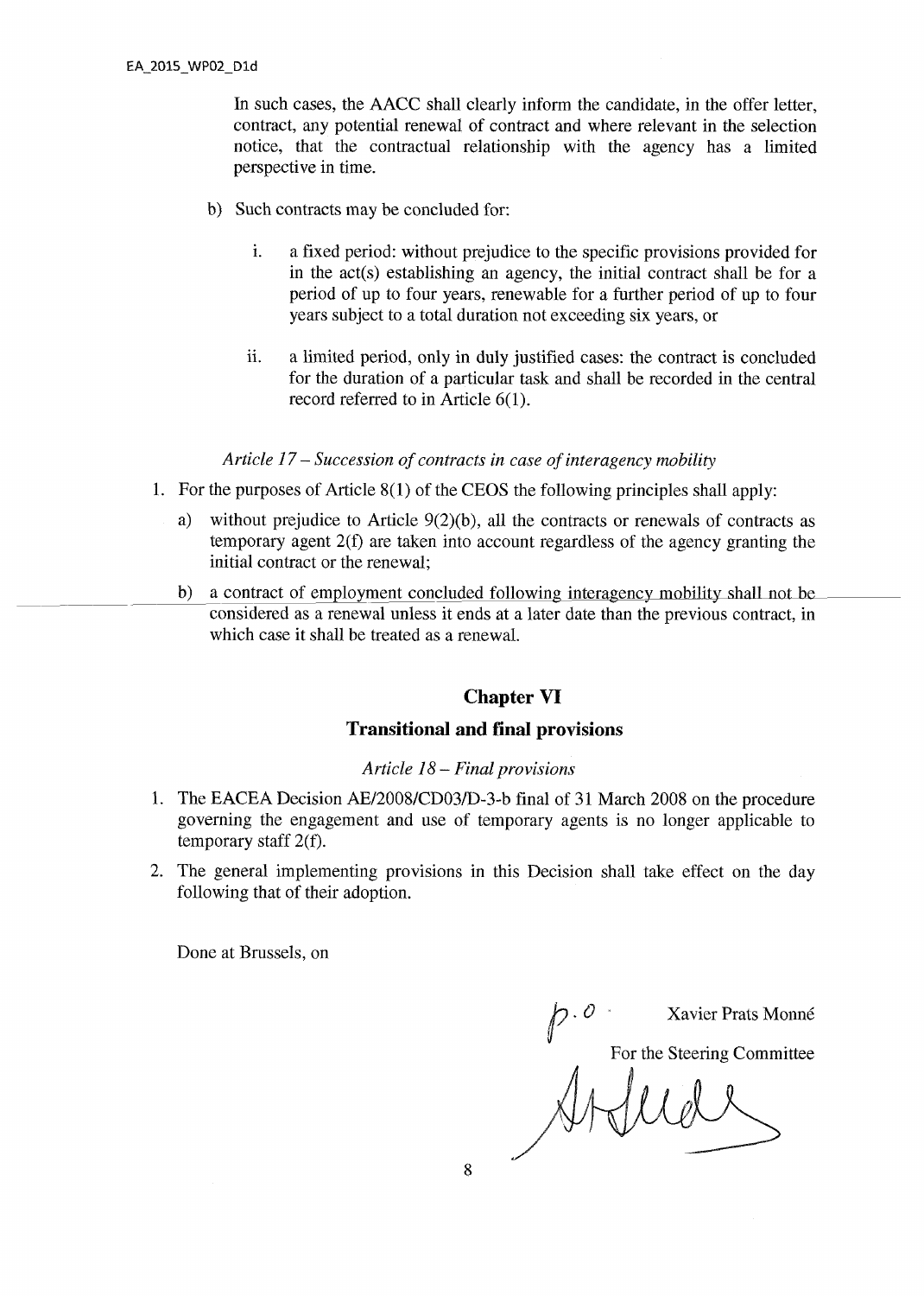#### **ANNEX**

### **External selection procedure**

#### *Article 1 - General principles*

- 1. An external selection procedure may be organised either to fill one or more similar posts or to constitute a reserve list of successful candidates.
- 2. The selection procedure shall be launched by publication of the selection notice, which specifies *inter alia:* 
	- a) the nature of the selection (external selection to fill one or more similar post(s)/to constitute a reserve list), including the profile and the number of persons to be selected,
	- b) the function group, the type of post/post title and grade;
	- c) the type of tests;
	- d) the type of duties to be performed;
	- e) the general and specific conditions and qualifications required for the post;
	- f) the required knowledge of languages;
	- g) the closing date for applications;
	- h) the validity of the reserve list;
	- i) the agency or agencies involved.
- 3. The selection notice shall be published in all working languages of the agency<sup>1</sup> on the website of the agency or agencies concerned, on the EPSO website, as well as, if appropriate, on internet job boards and/or in the international, local and specialist press. The Permanent Representations of the Member States to the European Union may also be used as communication channels.

#### *Article 2 - The selection procedure*

- 1. The selection procedure shall be conducted to the same standards of EPSO's competitions organised for officials with equivalent profiles and number of applicants.
- 2. When an agency or group of agencies is not in a position to meet the standards referred to in paragraph 1, the agency or group of agencies shall seek EPSO's endorsement of the selection procedure before launching it. EPSO shall respond within the deadline agreed with the agency or agencies concerned.
- 3. In both cases, the selection procedure shall rely, in addition to examination of the applications, on one or more written<sup>2</sup> and oral test(s). Such test(s) shall involve at least:
	- a) an anonymous qualifying part;

<sup>&</sup>lt;sup>1</sup> If the working languages are not established, the selection notice shall be published in all official languages of the European Union.

 $2$  If the AACC decides, in exceptional cases, not to organise a written test, that decision should be duly justified in the central record as referred to in Article 6(1).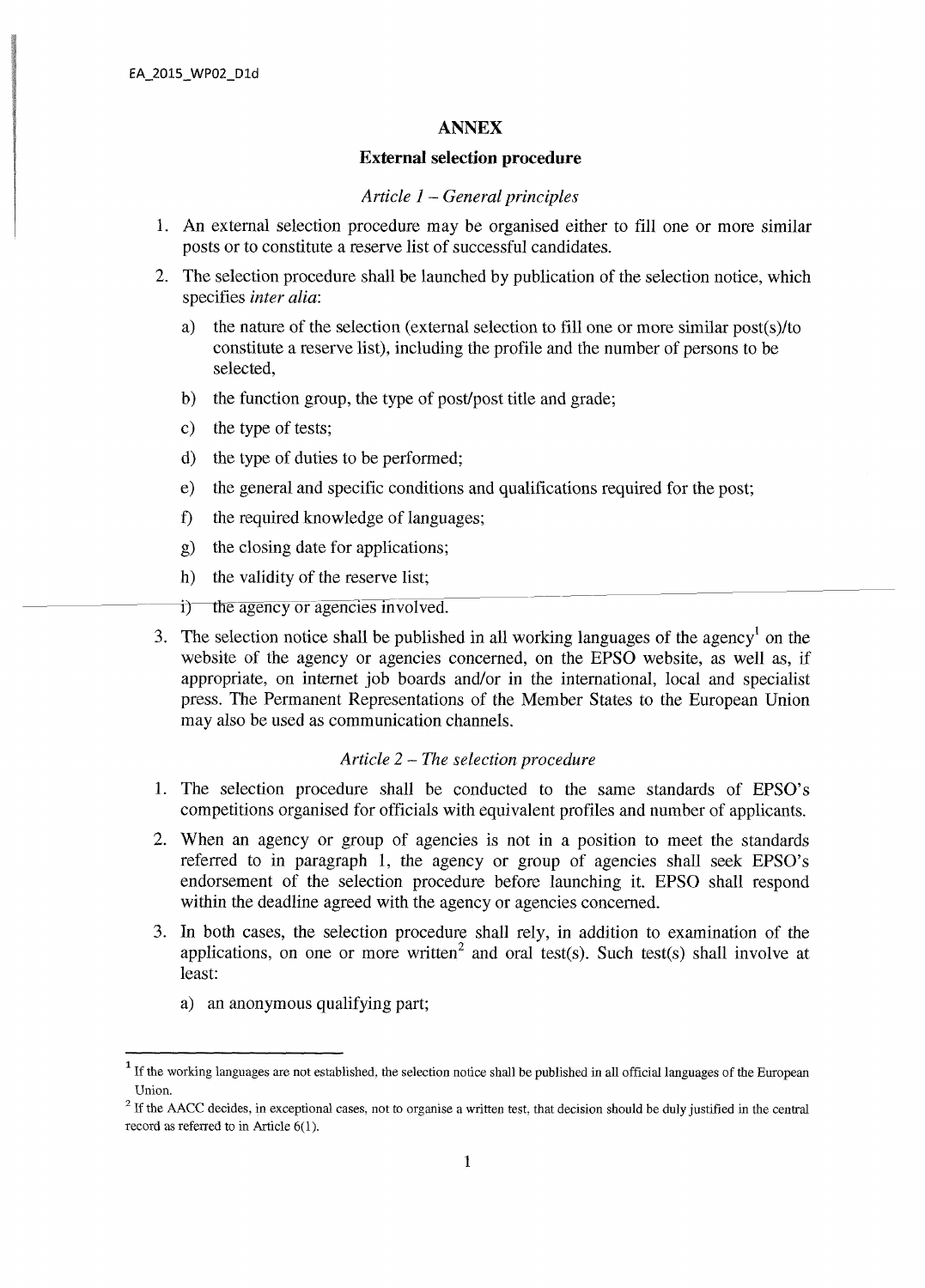- b) a part aimed at assessing the specific competencies required for the post(s);
- c) a part aimed at assessing the general competencies required of European Union temporary staff 2(f).

The elements in points (a) to (c) may be grouped in one or more parts.

4. The selection procedure shall be conducted by a selection committee appointed by the  $AACC<sup>3</sup>$  and composed of at least three members consisting of one chair and at least one member from the administration of the agency and one member designated by the Staff Committee.

In specific cases, in particular for selection procedures of experts, additional members may be designated from the agency or agencies concerned, from outside the agency or from outside the Union institutions.

The members<sup>4</sup> of the selection committee shall be chosen from officials or temporary agents whose function group and grade is at least equal to that of the post to be filled. When there are no officials or temporary agents in the agency fulfilling the requirement of function group and grade, the authority or authorities authorised to conclude contracts of employment may decide to designate officials or temporary agents from another agency or institution who fulfils that condition.

- 5. The selection procedure shall be organised by one of the following entities:
	- a) EPSO<sup>5</sup>, at the request of one or more agencies;
	- b) Group of agencies  $<sup>6</sup>$ ; or</sup>
	- c) One agency  $^7$ .

#### *Article 3 - Grading of the selection procedure*

1. Admissible grades

Temporary staff 2(f) selection procedures shall be organised at one of the following grades:

- a) AST/ SC 1 to AST/SC 2 for the function group AST/SC;
- b) AST 1 to AST 4 for function group AST; or
- c) AD 5 to AD 8 for function group AD.
- 2. Justification of the grade of the selection
	- a) No justification is needed if the selection procedure is organised at the grade corresponding to the most recent EPSO competition with a similar profile<sup>8</sup> or, in the absence of such reference, at the basic grade of the type of post/post title.

<sup>&</sup>lt;sup>3</sup> In the case of a selection procedure organised by a group of agencies, a selection committee shall be designated by agreement between the authorities authorised to conclude contracts of employment of agencies concerned.

<sup>&</sup>lt;sup>4</sup> The names of the selection committee members shall be disclosed to the candidates invited to interview or made public before the selection tests via the same website or websites on which the selection notice is published.

<sup>&</sup>lt;sup>5</sup> This option is in particular appropriate for general profiles such, but not limited to, human resources officers/assistants, EU lawyers/assistants, economists, IT officers/assistants, finance officers/assistants, secretary.

 $6$  This option is in particular appropriate for specialist profiles common to several agencies, such as lawyers/assistants, programme officers/assistants, economists, researchers, in a particular area of agencies' activities.

<sup>7</sup>This option is in particular appropriate for specific profiles limited to the area of an agency's activity.

<sup>&</sup>lt;sup>8</sup> The last published or already planned competition for officials organised by EPSO.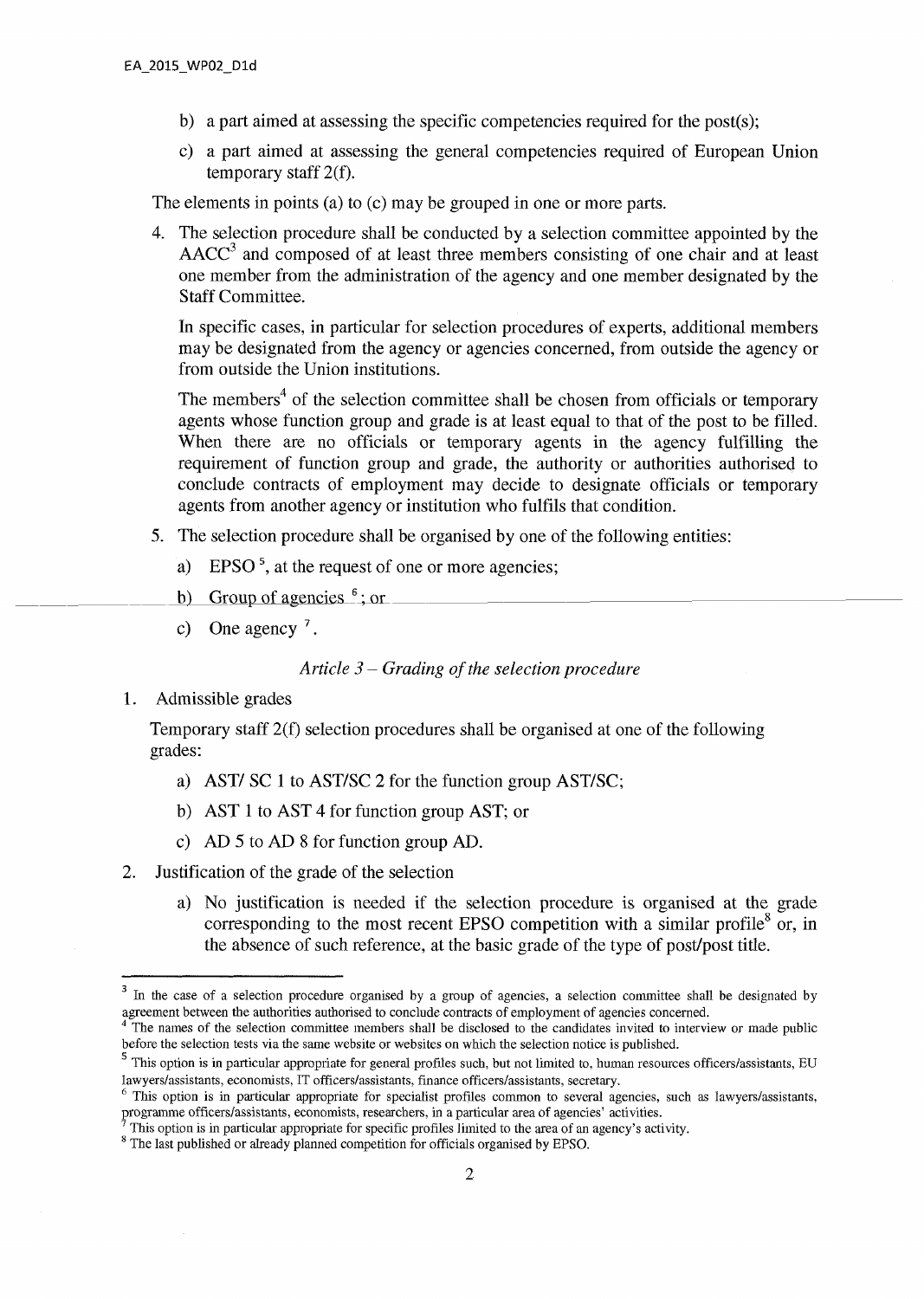- b) Where the selection procedure's grade diverges from the one resulting from subparagraph a), the agency or agencies concerned shall justify the decision in writing and register it in the central record provided for in Article 6(1). This justification cannot refer to the place of assignment.
- 3. The selection notice shall require a minimum number of years of professional experience acquired after the award of the qualification certifying the completion of the level of studies required as a condition of eligibility for the selection procedure. That minimum requirement shall be set by reference to the latest competition organised by EPSO for a similar profile. In the absence of such reference, the minimum number of years of professional experience set out in Table 1 shall apply.

| 'able |  |
|-------|--|
|-------|--|

| Grade of engagement | Number of years of professional experience |
|---------------------|--------------------------------------------|
| AD <sub>5</sub>     | 0 years                                    |
| AD <sub>6</sub>     | 3 years                                    |
| AD <sub>7</sub>     | 6 years                                    |
| AD 8                | 9 years                                    |
| AST <sub>1</sub>    | 0 years                                    |
| AST <sub>2</sub>    | 3 years                                    |
| AST <sub>3</sub>    | 6 years                                    |
| AST <sub>4</sub>    | 9 years                                    |
| AST/SC1             | 0 years                                    |
| AST/SC2             | 4 years                                    |

Any deviation from the requirements set out in subparagraph 1 of this paragraph shall be justified in writing and registered in the central record provided for in Article 6(1). This justification cannot refer to the place of assignment.

- 4. Highly specialised positions
	- a) Subject to the limits established by Article 53 of the CEOS, and by derogation from the requirements of paragraph 1, an agency may engage a member of temporary staff 2(f) at grades AD 9, AD 10, AD 11, or on an exceptional basis at grade AD 12. Those engagements shall be exceptional and shall be duly justified by the agency or agencies in the central record referred to in Article 6(1). This justification shall, *inter alia*, give the reasons for requiring such a high grade. This justification cannot refer to the place of assignment.
	- b) Engagement at the grades referred to in the subparagraph (a) shall require completed university studies of at least four years attested by a diploma<sup>9</sup> and a

<sup>&</sup>lt;sup>9</sup> Or completed university studies attested by a diploma and appropriate professional experience of at least one year when the normal period of university studies is at least three years.